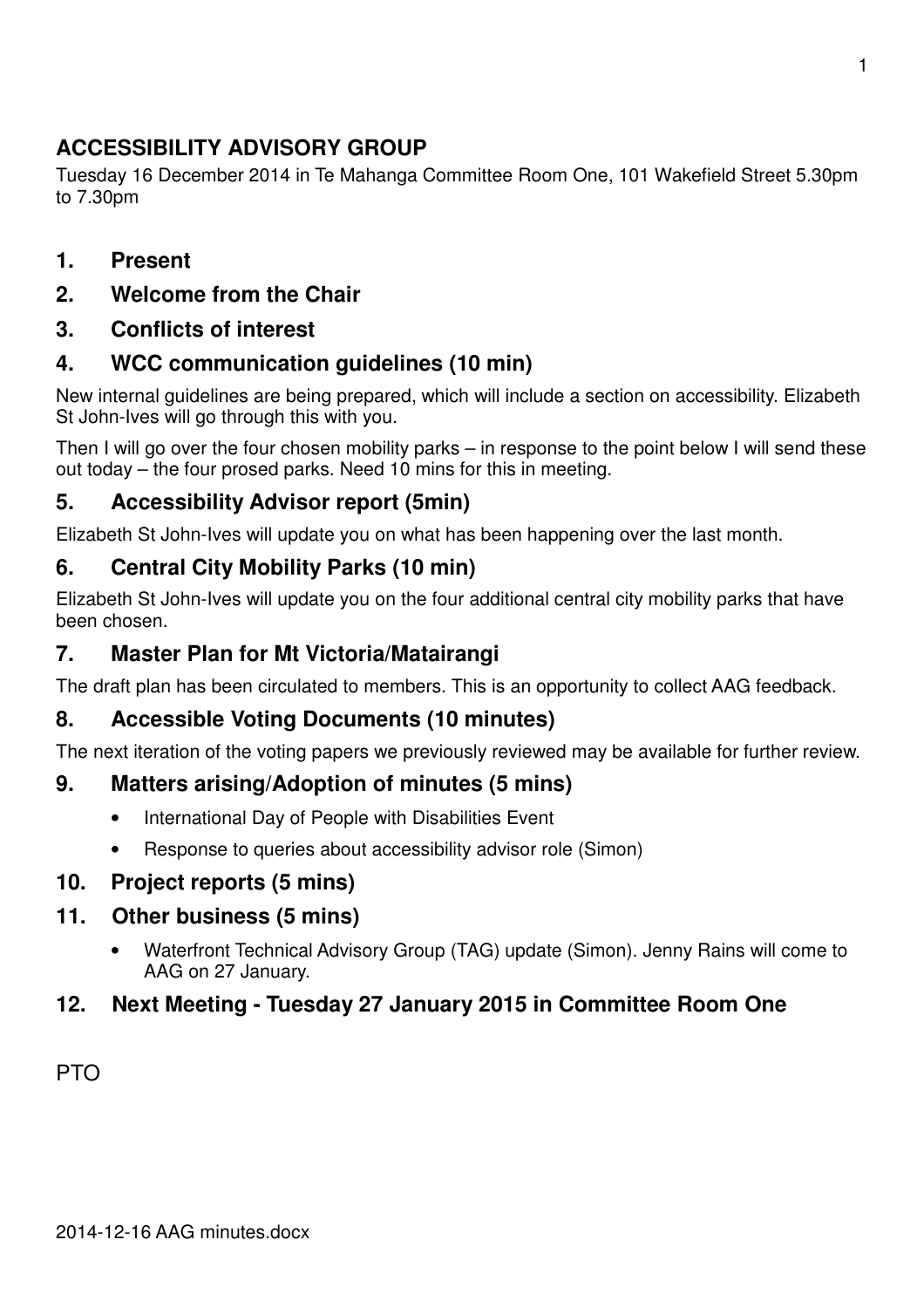| <b>Action points from 16 December</b>                                                                                          | <b>Person</b><br>responsible | <b>Status</b> |
|--------------------------------------------------------------------------------------------------------------------------------|------------------------------|---------------|
| Send feedback on accessibility section of<br>the WCC communication guide to the<br>relevant staff.                             | Elizabeth                    | Done          |
| Members to send additional feedback to<br>Simon for him to forward to relevant staff                                           | Members /<br>Simon           |               |
| Approach businesses in Johnsonville<br>regarding mobility scooter parking                                                      | Christine O                  |               |
| Copy mobility parking audit to Tristram                                                                                        | Elizabeth                    |               |
| Arrange a meeting with responsible<br>officer                                                                                  | Simon                        | Done          |
| Forward comments to responsible officer                                                                                        | Simon                        | Done          |
| Forward comments and questions raised<br>during review of voting documentation to<br>the Electoral Officer                     | Simon                        | Done          |
| Form a mobility parking working group                                                                                          | Michael                      |               |
| AAG to review the policy forward<br>programme when the WCC has reviewed<br>it                                                  | Simon                        |               |
| Find out date for oral submissions on the<br>Island Bay Cycle Way and when the AAG<br>will receive feedback on its submission. | Simon                        |               |
| Email Cr Woolf regarding accessible<br>access to The Stadium and the need for a<br>consistent approach from security guards.   | Lee                          |               |
| Progress against the work programme<br>and work planning will be scheduled for<br>the first meeting of 2015.                   | Michael.<br>Paula, Simon     |               |

| <b>Action points from 25 November</b>                                     | <b>Person</b><br>responsible | <b>Status</b>                    |
|---------------------------------------------------------------------------|------------------------------|----------------------------------|
| Find out about the disestablishment of the Simon<br>accessibility advisor |                              | Reportback on 16<br>Dec & 27 Jan |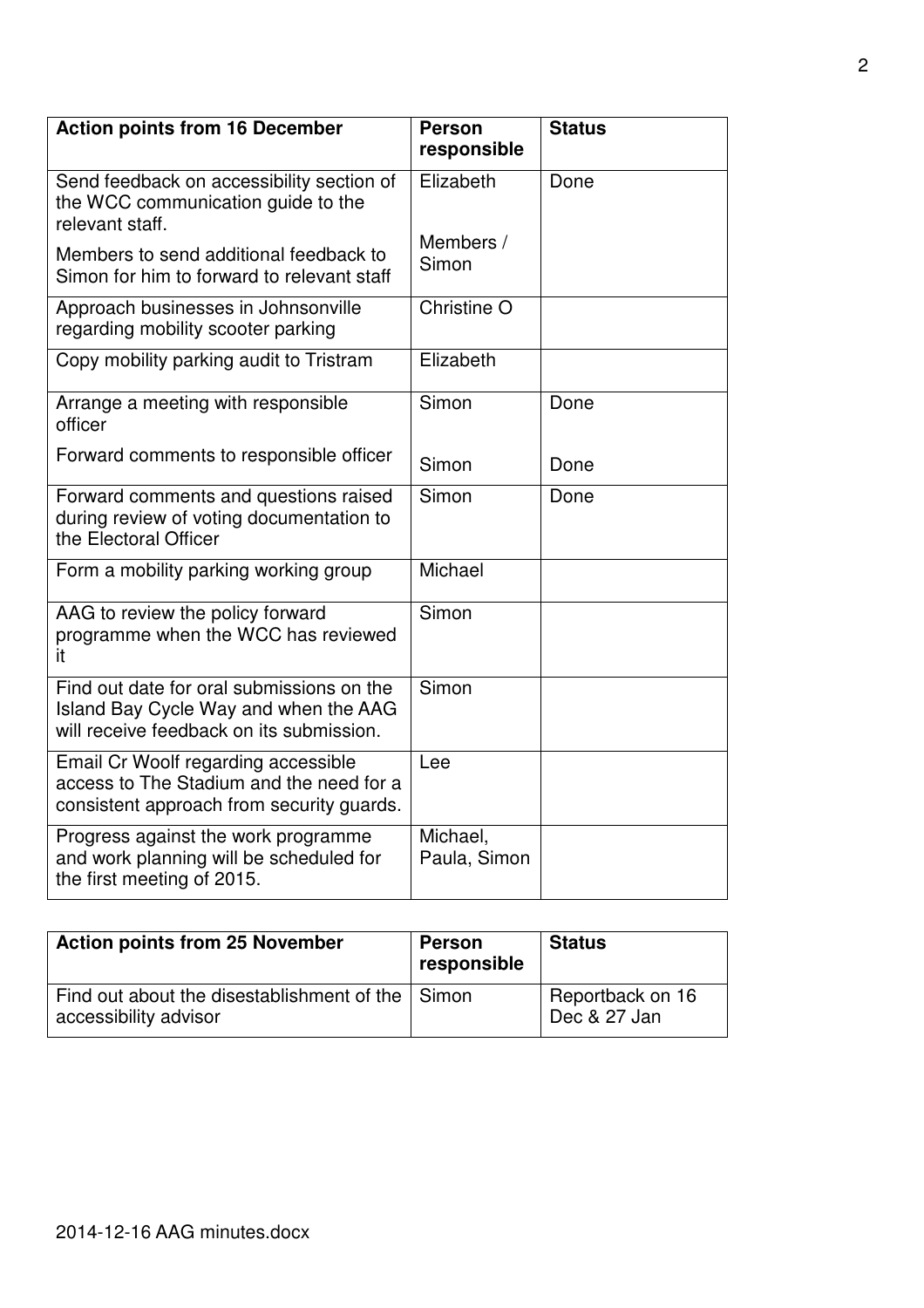# 3

## 2014-12-16 AAG minutes.docx

# **ACCESSIBILITY ADVISORY GROUP**

## **16 December 2014 in Committee Room One, Wakefield Street 5.30pm to 7.30pm**

# **1. Present**

- **Members**: Shannon Krogmann, Michael Bealing, Paula Booth, Julia Mosen, Tim Pate, Lee Rutene, Christine O'Sullivan, Christine Richardson, Tristram Ingham
- **Apologies**: Cr Lee
- **Officers**: Simon Wright (Consultation & Engagement), Elizabeth St John-Ives (Accessibility Advisor)

# **2. Welcome from the Chair**

Michael welcomed everyone and opened the meeting.

# **3. Conflict of Interest**

No conflicts of interest were declared.

# **4. WCC communication guidelines**

Members reviewed the accessibility sections of the WCC staff communications guidelines, which are being developed. The following points will be forward to relevant staff:

- Don't use text boxes in word documents as screen readers often can't read them
- On page 22 in the sentence "HTML and accessible pdf options can also be created….", the word 'should' should be used instead of 'can'
- On page 24 add "and deaf people" to the sentence "when creating videos, provide a transcript…"
- In the further resources, add a link to the New Zealand Standard 4121, which covers how to make signage accessible.

# **5. Accessibility Advisor report**

Members read an update report written by the Accessibility Advisor, Elizabeth St John-Ives, and the following points and issues were raised. This will be Elizabeth's last report as her contract will end shortly.

- Work has continued with the mental health service provider, Pathways, and the WCC's community gardens coordinator and representatives from Parks, Sports and Recreation.
- Creative Services has been briefed on accessible fonts for WCC publications
- Advice from Autism NZ on making Wellington more liveable has be circulated to WCC departments
- WCC's Human Resource has been asked to continue the work with WCC managers and Workbridge on employing people with impairments
- The work on better accessibility maps is taking longer than expected.

A query was raised about progress on mobility scooter parking in Johnsonville. Although lots of business expressed support for the idea, no suitable spaces were identified and the WCC is now investigating providing parking in other suburbs (e.g. Miramar). A member asked if she should try to influence a Johnsonville business and was told that that would be fine. Another member suggested that the WCC approach the Newland's New World.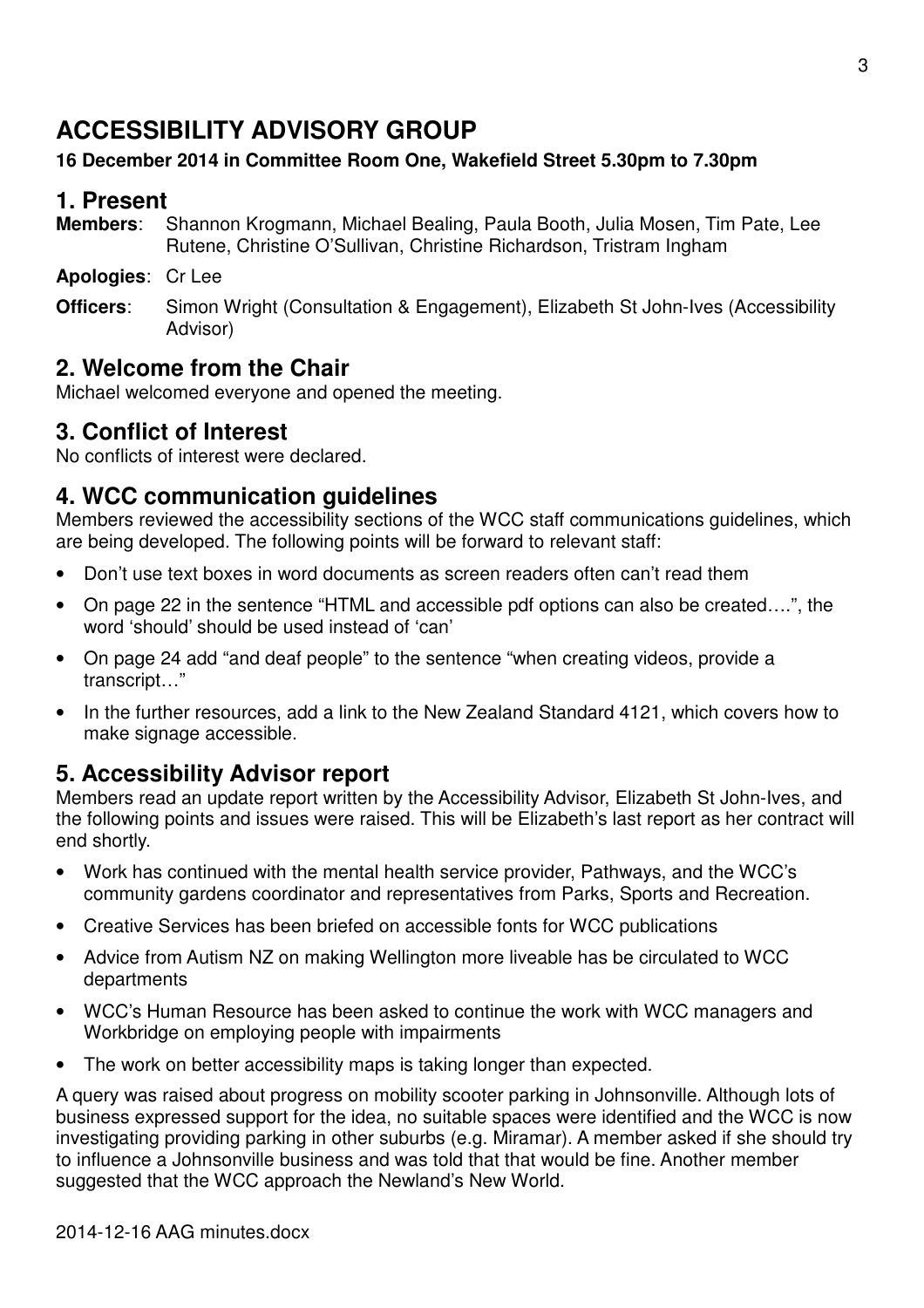## **6. Central City Mobility Parks**

Proposals for 4 new mobility parks in the central business district will be considered by the Transport and Urban Development Committee on 3 December. Two parks are proposed for Balance Street, one for the south side of Courtney Place at the Kent Terrace end, and one for the Te Papa end of Allen Street. If the Committee decides to proceed with the proposal, the proposal will be consulted on before a final decision is made.

Some members believe that more mobility parks are needed in the CBD, for example in Cuba, Garrett, Wigan and Marion Streets. It was noted that a better ramp is needed for the mobility park on Wigan Street.

There is a role for members of the accessibility community to talk with business about the benefits of having mobility parks in the CBD. This will ensure that businesses know that mobility parks are good for business.

Tristram asked Elizabeth to forward him a copy of the audit of mobility parking in the CBD.

## **7. Master Plan for Mt Victoria/Matairangi**

Members developed further feedback for the WCC on a draft version of the Master Plan. The group decided to seek a meeting with the relevant WCC Manager to talk through the issues.

The feedback and questions are summarised as follows:

- The absence of any clear statement on the consideration of accessibility made it difficult to have any sense of how accessibility has been considered.
- It was unclear whether accessibility was specifically part of the terms of reference (TOR) for this project. The Accessible Wellington Action Plan 2012-2015 includes a section on "The Built Environment and Open Spaces" that states "At the moment, we build accessibility considerations into plans, project briefs and consultation documents". How do the proposed Mt Victoria developments give effect to the Accessible Wellington Action Plan?
- It would be useful to review how accessibility was set out in the TOR as this may indicate whether there are systemic things the WCC could to do better give effect to the Accessible Wellington Action Plan
- The Master Plan should include a succinct section that sets out how accessibility has been defined and considered. This should include a summary of actions taken to improve accessibility and mitigation for actions that decrease accessibility.
- Mt Victoria is covered by the Town Belt's very particular governance arrangements, which may mean it is treated differently from other urban designs. The AAG believe that the accessibility standards described by New Zealand Standard 4121:2001 Design access and mobility buildings and associated facilities should still be used where possible.
- What consideration has be given to braille signage or mobility parking?
- The mobility impaired community is disappointed that there is still no plan for a ramp or lift to the top of Mt Victoria, which is one of the premier places to look out over Wellington. The lookout should be accessible for the increasing number of locals with accessibility issues and for many cruise ship visitors for whom accessibility to tourist destinations is important. The WCC should reconsider the scope of the Master Plan and consider installing a ramp or lift
- Facilities at the summit need to be accessible for people travelling by bus. Buses (including kneeling buses) need to park beside curbed areas
- The provision of accessible parking at the SPCA from the Alexander Road side needs to be reviewed.

2014-12-16 AAG minutes.docx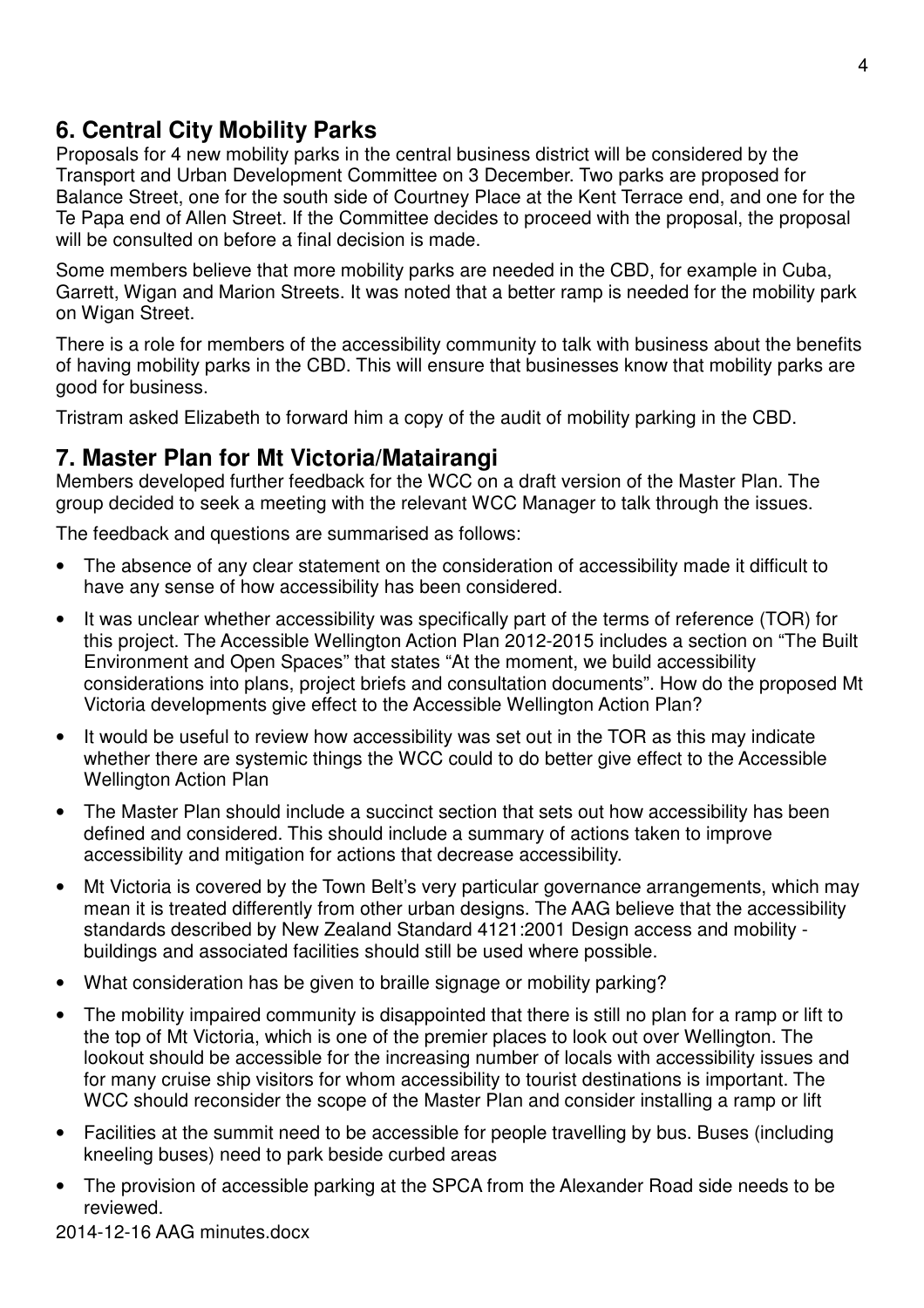• The AAG would like to know the proposed dates for the public consultation.

# **8. Accessible Voting Documents**

The latest version of new voting forms and participant profiles reviewed. Members had the following feedback and some questions.

Regarding the voting papers, it was agreed that the format used for the election of health board members was the best from a visual impairment point of view as the black on orange gives good contrast and the font is good too. There were no comments on the candidate profiles.

There following issues were raised regarding voting for blind people:

- The idea of Braille overlays has been raised before. Such overlays would fit over normal voting forms with the instructions and candidate names in Braille, and they enable blind people to use an ordinary form. Previously overlays have been rejected because the voting forms are not standardised. Is this still the case?
- Will audio versions of the candidate profiles be available so that blind people don't need to get a friend or family member or polling booth officer to read the candidate profiles?
- A telephone system of voting was trialled for the first time in NZ in the last general election. Julia said it worked really well. Will something similar be available for the next local body elections?

A question was asked about whether online videos in New Zealand Sign Language will be made available before the election on how to vote, etc.

It was also pointed out that many polling booth use tables that are the wrong height for wheelchair users and tables with adjustable heights would be better.

AAG members were reminded that a postal voting system is used for local body elections and that there is plenty of time to fill in the voting papers and get them in the post. Members agreed this makes it easy for most people.

It was also noted that e-voting is going to be trialled for the first time at the next local body elections. Members offered to help test the e-voting system if it is to be trialled in Wellington.

# **9 Matters arising/Adoption of minutes**

Tristram moved that the minutes from the previous meeting were true and correct. Paula seconded the motion and it was passed.

### **International Day of People with Disabilities Event**

Members thought that the event had gone well and that it had helped the AAG's relationships with the wider community. The AAG has been invited to a People First meeting in the New Year.

Tristram moved a vote of thanks to the event organisers. Michael seconded the motion and it was passed.

## **Response to queries about accessibility advisor role**

The responsible manager provided the following written response to concerns about the WCC not having an accessibility advisor:

- The role was always a 2 year fixed term contract it has not been disestablished
- The action plan and the advisor role was about embedding accessibility within business as usual across the council
- The community services unit will still be responsible for monitoring and collating the Annual

2014-12-16 AAG minutes.docx